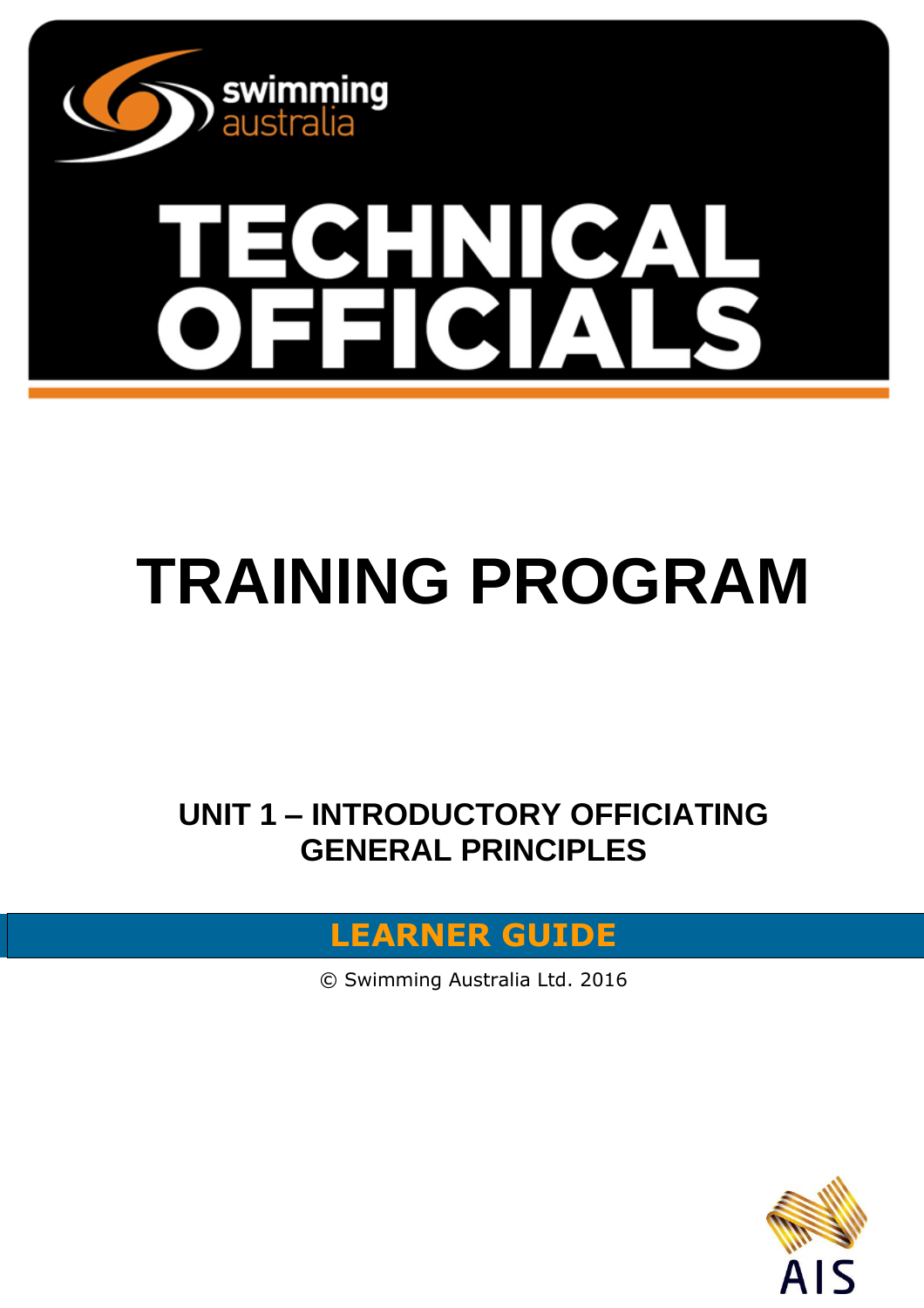



### **Contents**

- P3: About this Learner Guide
- P6: Assessment Task
- P7: Assessment Tool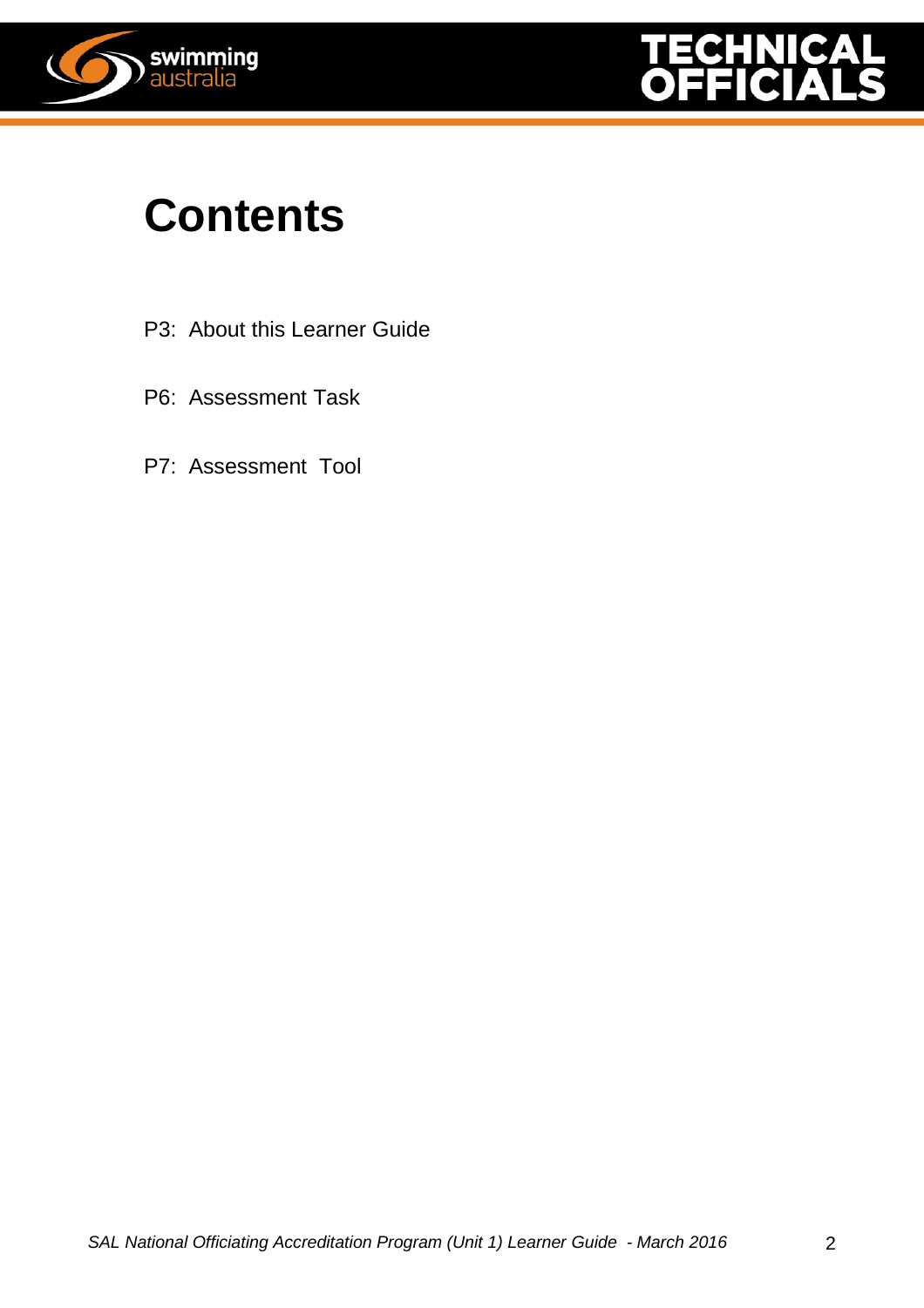



## **About this Learner Guide**

This Learner Guide has been developed by Swimming Australia Ltd (SAL) to support candidates undertaking **Unit 1** - **Introductory Officiating General Principles** within the SAL **National Officiating Accreditation Program**. This is a **compulsory unit** and must be completed in order to progress through to the next units.



#### **Officiating Pool Pathway**

SAL and the State Technical Committees have worked in conjunction in the formulation this document.

Swimming Australia Limited has designed the Technical Officials Training Program on a competency based training platform.

#### **What is a Competency?**

A competency can be defined as the application of skills and knowledge to an agreed standard.

Competency relates to what a person can do.

Competency standards specify the level of knowledge and skills required and the application of that knowledge and skills for effective performance.

Australian Sports Commission Assessor Training Manual 2006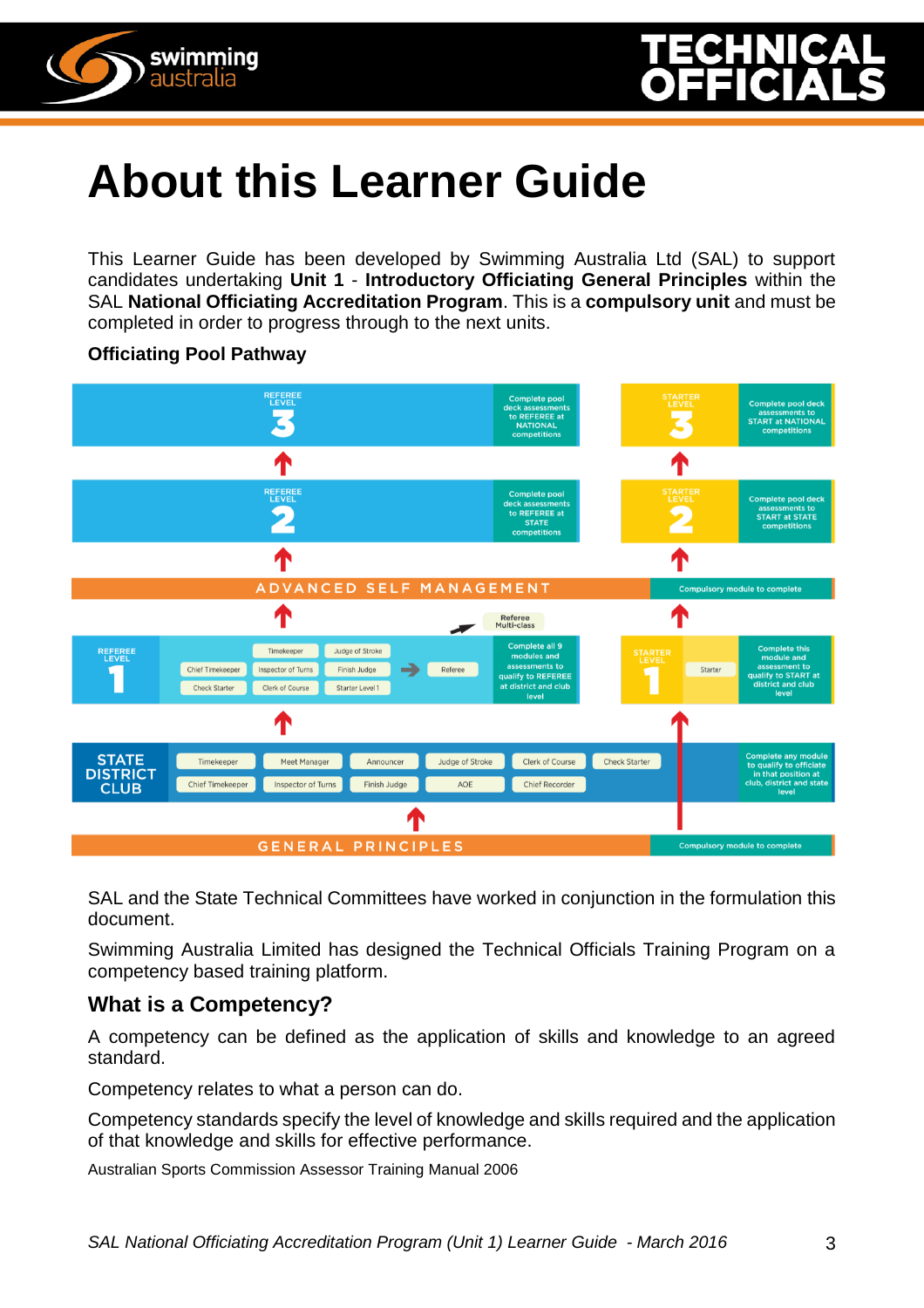

#### **What is Competency Based Assessment?**

Assessment is the process of collecting evidence and making judgements about whether competency has been achieved. Assessment needs to be based on established criteria. These criteria are reflected in the questions and activities set out in this learner guide.

#### **How do I use this Learner Guide?**

This Learner Guide provides you with the information and activities that will enable you to achieve competencies related to this unit of work.

You can develop competency in this unit through a combination of tasks including:

- Asking questions about anything you don't understand.
- Completing the assessment activities outlined in this Learner Guide.

#### **What resources do I require?**

The main resource you will require to complete the learning for this unit of work is this Learner Guide and access to the following website:

<http://www.ausport.gov.au/participating/resources/officials/onlineofficial>

#### **What if I already have the skills?**

You may have already attained the skills required to complete this learning module. If so, you can request your State/Territory Swimming Association for an initial assessment of your **current competence.** This assessment will determine the level of your skills and whether you need additional training.

If you would like to undertake assessment for formal recognition of your existing skills, you will be required to complete a detailed Recognition of Prior Learning (RPL) application form that will allow an assessor to review your skills against the specific requirements for this unit of work. Discuss this process with your State/Territory Swimming Association.

#### **Legislative Requirements**

All Swimming Officials: whether paid or unpaid must meet the legislative requirements in each state and territory when dealing with children and vulnerable people. Please check with your State/Territory Swimming Association to complete any documentation required to meet this legislation.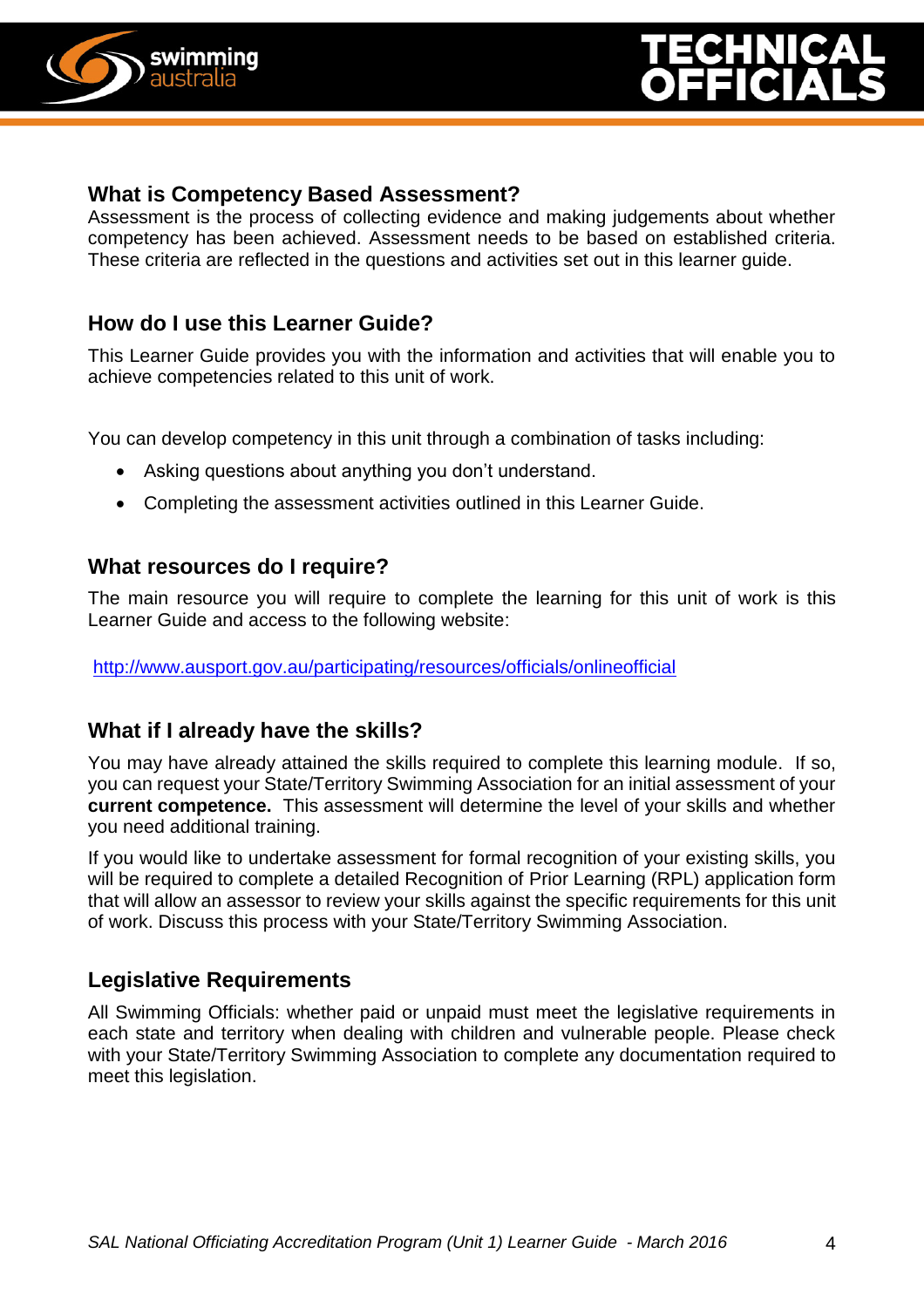

#### **What about Assessment?**

**To undertake assessment for this unit of work, you will need to complete the following assessment task:**

Completion of the Australian Sports Commission's Introductory Officiating General Principles:

<http://www.ausport.gov.au/participating/resources/officials/onlineofficial>

Once registered, under 'Browse Learning', select the **Introductory Level Officiating General Principles** course.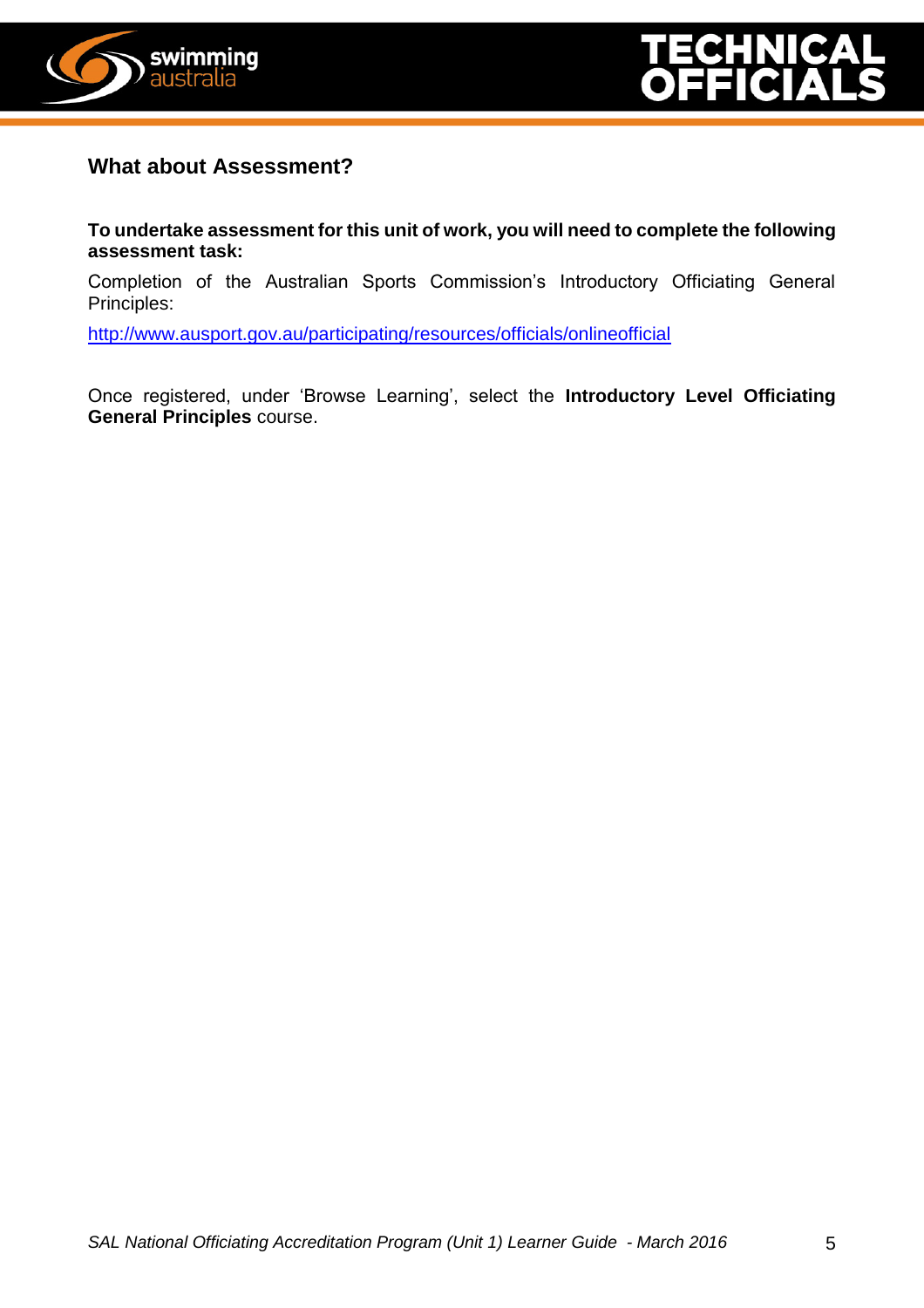





#### **ASSESSMENT TASK**

Please complete the **Introductory Level Officiating General** online course and submit your Certificate of Completion to your assessor.

Please follow the link below:

<http://www.ausport.gov.au/participating/resources/officials/onlineofficial>